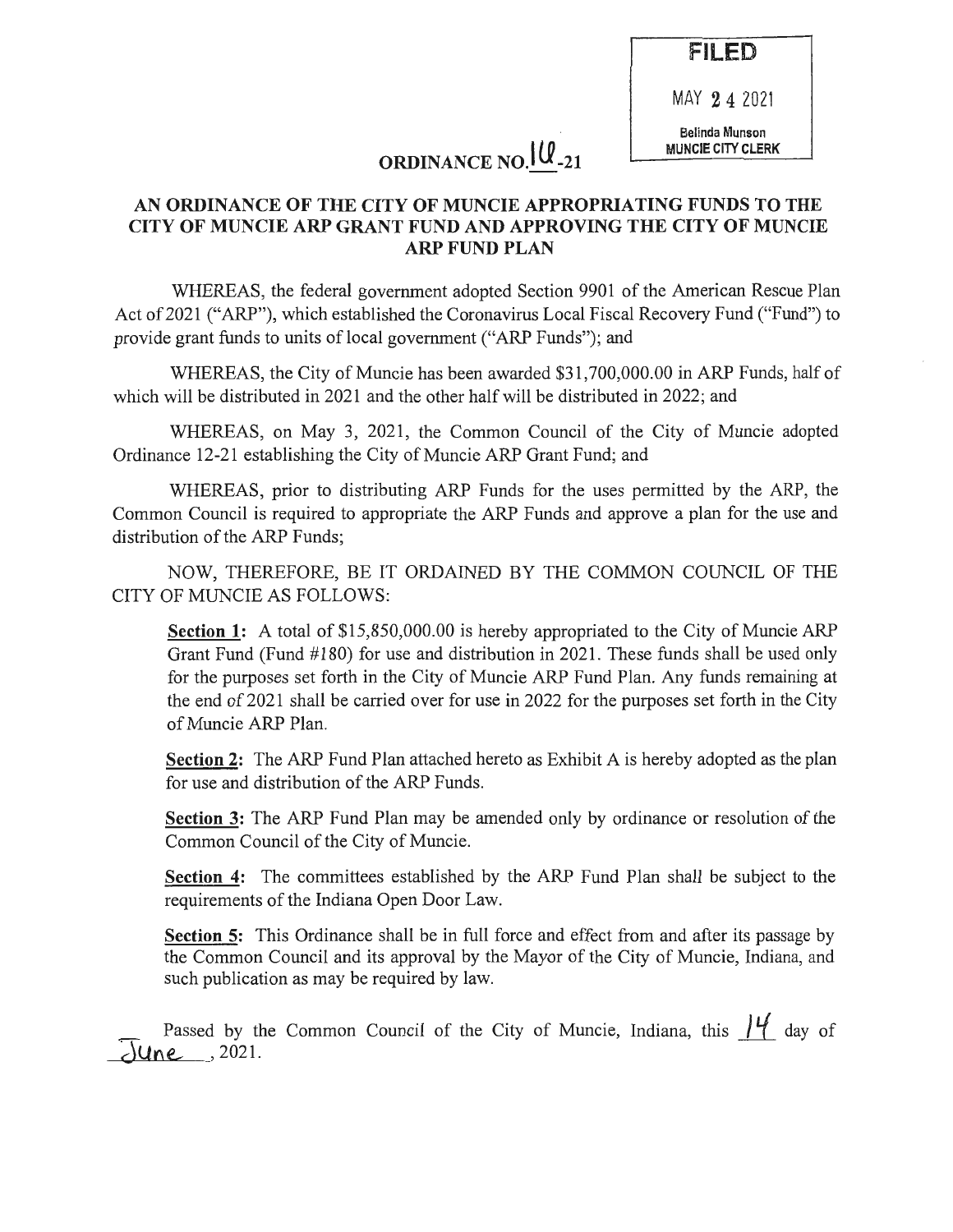| Ralph Smith                                                                                                                                                                                      |  |  |  |  |  |
|--------------------------------------------------------------------------------------------------------------------------------------------------------------------------------------------------|--|--|--|--|--|
| Jeff Robinson                                                                                                                                                                                    |  |  |  |  |  |
| Brandon Garrett                                                                                                                                                                                  |  |  |  |  |  |
| <b>Bradley Polk</b>                                                                                                                                                                              |  |  |  |  |  |
| Jerry D. Dishman                                                                                                                                                                                 |  |  |  |  |  |
| Anitra Davis                                                                                                                                                                                     |  |  |  |  |  |
| Aaron Clark                                                                                                                                                                                      |  |  |  |  |  |
| Troy A. Ingram                                                                                                                                                                                   |  |  |  |  |  |
| Ro Selvey                                                                                                                                                                                        |  |  |  |  |  |
| resident<br>mmon Council<br>ATTEST:<br>Belinda Munson, City Clerk<br>Presented by me to the Mayor for his approval this $\mu$ day of $\mu$<br>, 2021.<br>Belinda Munson, City Clerk<br>(9<br>ule |  |  |  |  |  |
| day of<br>The above Ordinance is approved/vetoed by me this<br>2021.<br>Dan Ridenour, Mayor                                                                                                      |  |  |  |  |  |
| This Ordinance is proposed by Council Member<br>Take<br>Eundley A                                                                                                                                |  |  |  |  |  |
| This Ordinance is approved in form by the City Controller                                                                                                                                        |  |  |  |  |  |
| This Ordinance is approved in form by Legal Counsel                                                                                                                                              |  |  |  |  |  |

Yeas

Nays

Abstained

Absent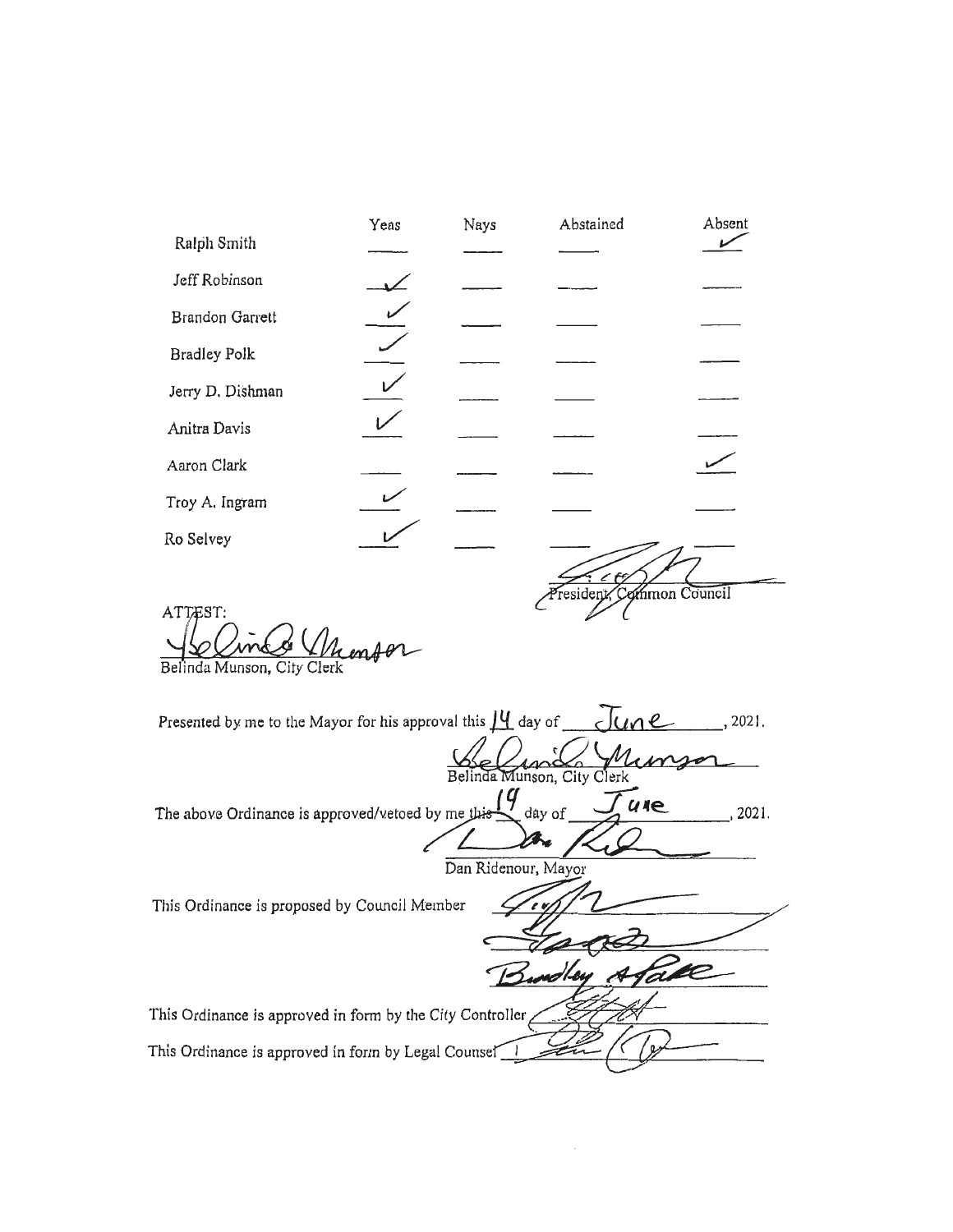# CITY OF MUNCIE, INDIANA

American Rescue Plan Act

ARP Fund Plan

Adopted: \_\_\_ \_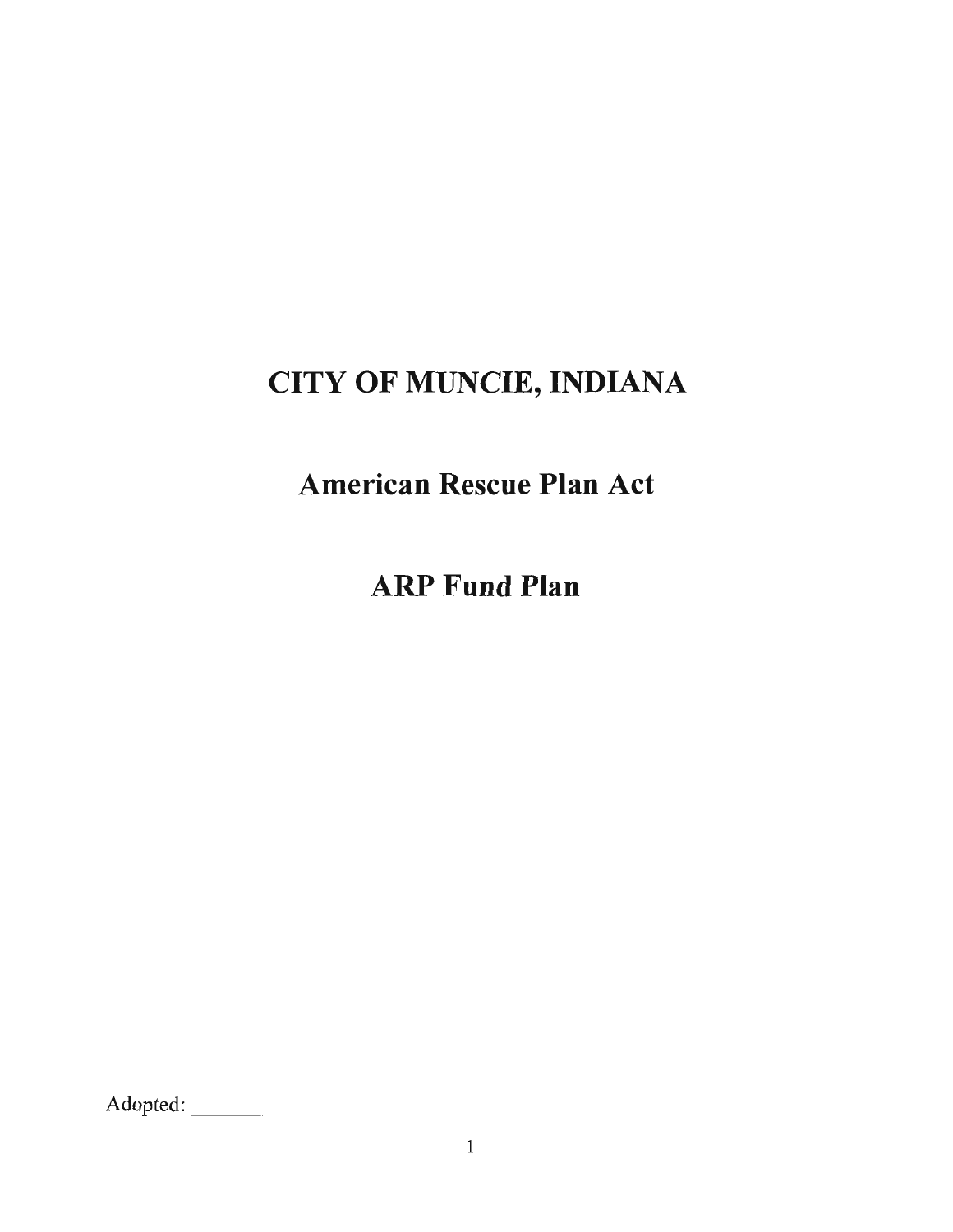## **Table of Contents**

| Projects to Aid Tourism, Travel and Hospitality and Support Health and Wellness 10 |
|------------------------------------------------------------------------------------|
|                                                                                    |

 $\Box$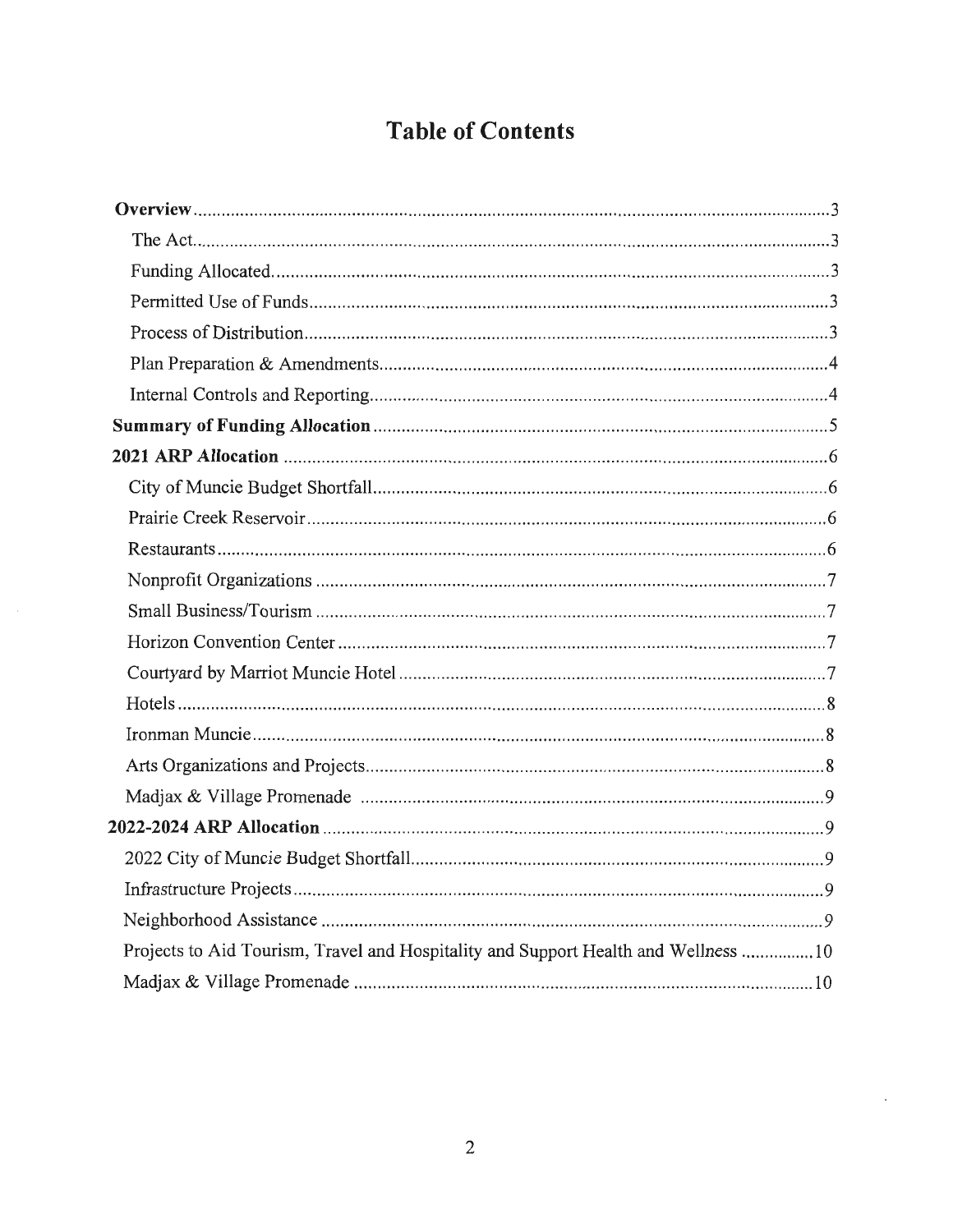## **Overview**

The Act: The federal government adopted Section 9901 of the American Rescue Plan Act of 2021 ("ARP"), which established the Coronavirus Local Fiscal Recovery Fund ("Fund") to provide grant funds to units of local government ("ARP Funds"). ARP requires recipients of ARP Funds to establish a plan for use of the funds to be adopted by the fiscal body of the recipient. In addition, ARP funds must be appropriated by the fiscal body prior to distribution.

Funding Allocated: The City of Muncie has been allocated \$31,700,000.00 in ARP Funds, half of which will be distributed in 2021 and the other half will be distributed in 2022.

Permitted Use of Funds: Pursuant to the Section 603(C) of the ARP and the Department of the Treasury's Interim Final Ruling, the funds shall be used only for the following purposes:

- $(A)$  to respond to the public health emergency with respect to the Coronavirus Disease 2019 (COVID-19) or its negative economic impacts, including assistance to households, small businesses, and nonprofits, or aid to impacted industries such as tourism, travel and hospitality;
- (B) to respond to workers performing essential work during the COVID-19 public health emergency by providing premium pay to eligible workers of the metropolitan city ... that are performing such essential work, or by providing grants to eligible employers that have eligible workers who perform such essential work;
- (C) for the provision of government services to the extent of the reduction in revenue of such metropolitan city...due to the COVID-19 public health emergency relative to revenues collected in the most recent full fiscal year of the metropolitan city ...
- (D) to make necessary investments in water, sewer, or broadband infrastructure.

Process of Distribution: All ARP Funds must be appropriated by the Common Council prior to distribution, and all ARP Funds shall be distributed in accordance with this ARP Fund Plan and the ARP. The City of Muncie may contract with a private nonprofit organization, a public benefit corporation or a special-purpose unit of State or local government for the purpose of distributing ARP Funds in accordance with this ARP Fund Plan and preparing the required reporting to the Secretary of the Treasury as required by ARP. ARP Funds must be obligated for expenditure by December 31, 2024, unless extended by the federal government.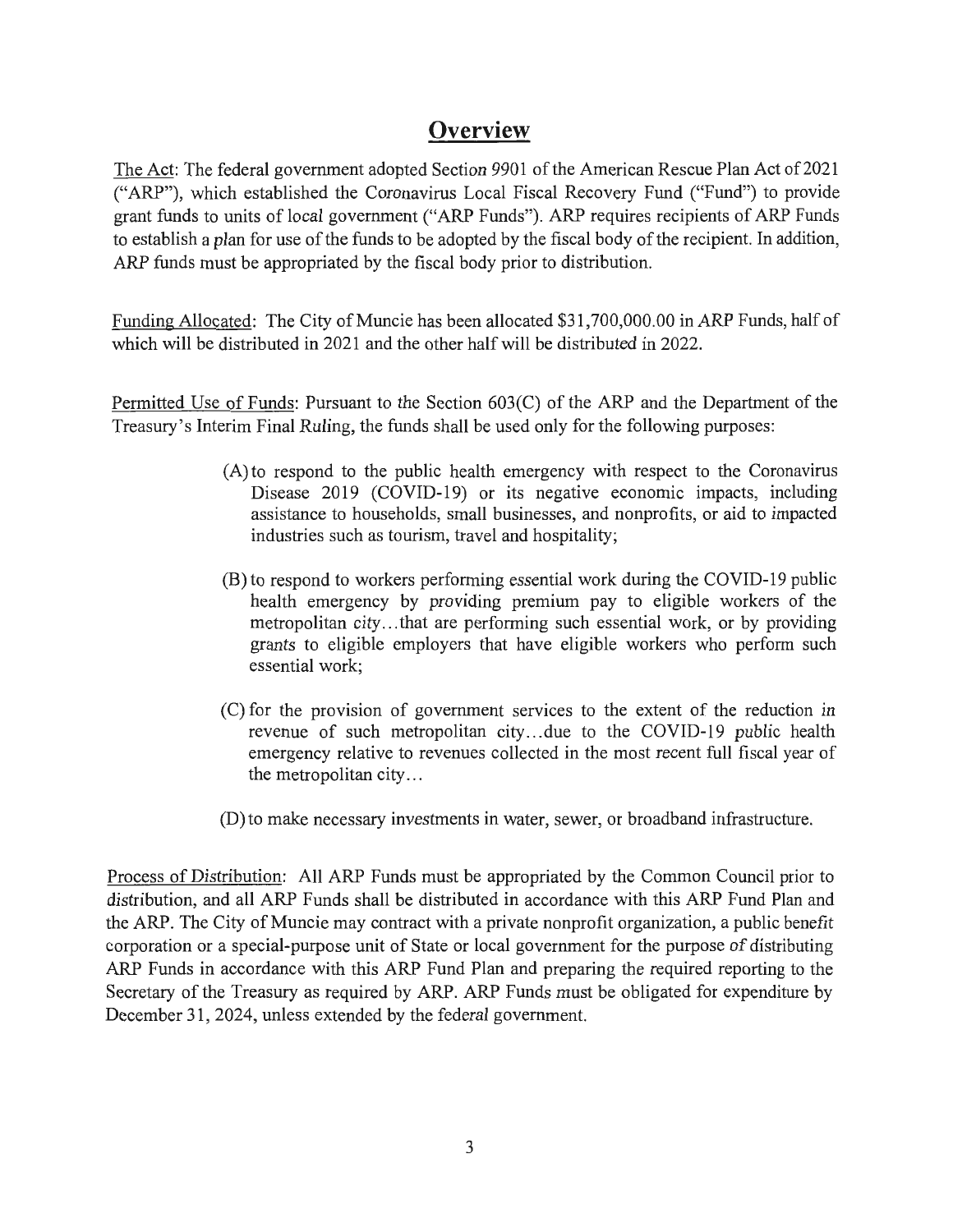Plan Preparation & Amendments: This ARP Fund Plan was prepared with the assistance and input of a committee established by the Mayor of the City of Muncie, which included members of the City of Muncie administration, three (3) members of the Common Council and other members of the community. This ARP Fund Plan shall not be effective unless and until it is approved by the Common Council of the City of Muncie. This ARP Fund Plan may be amended by the Common Council at any time to comply with Section 603(C) of the ARP and any official guidance issued by the United States Treasury Department.

Internal Controls and Reporting: The City of Muncie shall design and implement internal controls to provide reasonable assurance that the ARP Funds will be safeguarded and used in accordance with the ARP. The internal controls shall include written documentation/receipts of distributions made from the ARP Fund, written agreements with fund recipients or authorized third parties that will distribute ARP Funds in accordance with this ARP Fund Plan and required reporting from recipients of ARP Funds to ensure ARP Funds are spent in accordance with this ARP Fund Plan and the ARP. Legal counsel for the City of Muncie and the Common Council shall provide advice in establishing the criteria and eligibility in relation to the permitted uses for ARP Funds.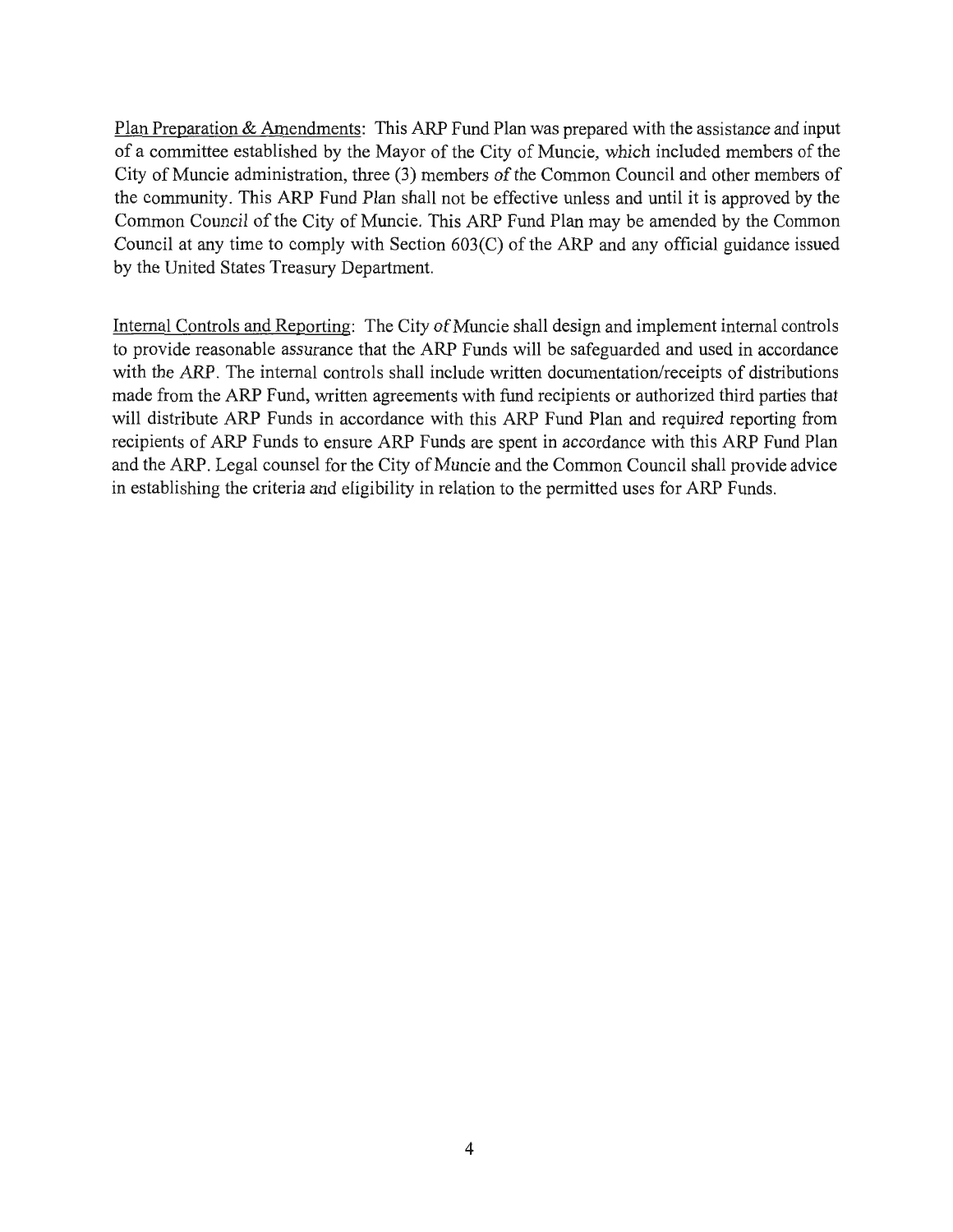# **Summary of Funding Allocation**

| 2021                                          | Amount          |
|-----------------------------------------------|-----------------|
| City of Muncie Budget Shortfall               | \$2,701,141.00  |
| Prairie Creek Reservoir                       | \$500,000.00    |
| Restaurants                                   | \$2,000,000.00  |
| Nonprofit Organizations                       | \$2,000,000.00  |
| Small Business/Tourism                        | \$2,000,000.00  |
| Horizon Convention Center                     | \$700,000.00    |
| Courtyard by Marriot Muncie Hotel             | \$3,750,000.00  |
| Other Hotels                                  | \$350,000.00    |
| Ironman Muncie                                | \$100,000.00    |
| Public Art Beautification Projects            | \$500,000.00    |
| Madjax & Village Promenade                    | \$650,000.00    |
| 2022-2024                                     |                 |
| City of Muncie 2022 Budget Shortfall          | \$1,924,430.00  |
| City of Muncie 2023 Budget Shortfall          | \$1,924,430.00  |
| <b>Infrastructure Projects</b>                | \$7,000,000.00  |
| Neighborhood Assistance                       | \$1,000,000.00  |
| Projects to Aid Tourism, Travel & Hospitality | \$900,000.00    |
| and Support Health & Wellness                 |                 |
| Madjax & Village Promenade                    | \$1,700,000.00  |
| Substance Abuse & Behavioral Health           |                 |
| Treatment                                     | \$2,000,000.00  |
| Total                                         | \$31,700,000.00 |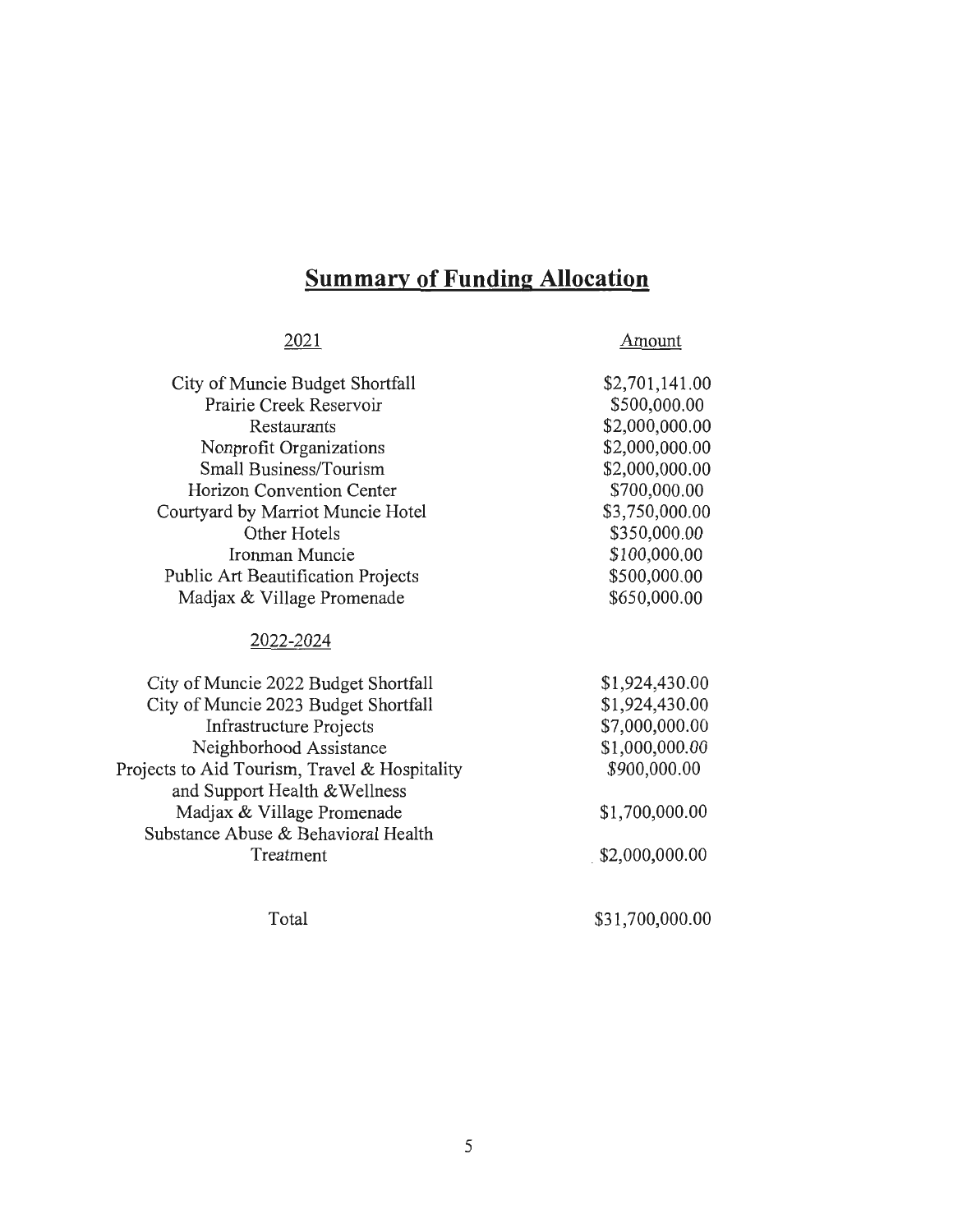## **2021 ARP Allocation**

#### Total Available: \$15,850,000.00

#### Total Planned: \$15,251,141.00

#### City of Muncie Budget Shortfall (\$2,701,141.00)

The City of Muncie identified a shortfall in its 2020 revenue projections related to the COVID-19 pandemic. As such, the City of Muncie shall utilize \$2,701,141.00 of the ARP Funds as the estimated revenue shortfall in 2021 and continue to provide government services in accordance with the 2021 budget adopted by the Common Council. The funding shall be distributed as follows:

| • General Fund:                | \$2,165,811.00 |
|--------------------------------|----------------|
| Beech Grove Cemetery:          | \$120,397.00   |
| <b>Street Department:</b>      | \$398,227.00   |
| <b>Ontario TIF District:</b>   | \$16,653.00    |
| Indiana Stamping TIF District: | \$53.00        |

#### Prairie Creek Reservoir (\$500,000.00)

Prairie Creek Reservoir is a City of Muncie Park that includes a reservoir, 3.3 miles of aquatic recreation and more than 750 land acres of natural landscape. Prairie Creek Reservoir is an important asset to the residents of the City of Muncie due to its offering of boating, swimming, fishing, camping, hiking/biking trails and ATV trails. The activities provided at Prairie Creek are instrumental to the residents of the City of Muncie in overcoming the negative mental health impacts of the COVID-19 pandemic by offering residents the opportunity to participate in recreational activity in a safe manner. Prairie Creek Reservoir also plays a vital role in tourism as it attracts thousands of visitors through athletic events, festivals, and other events. A total of \$500,000.00 of ARP Funds are allocated to Prairie Creek Reservoir to be utilized for necessary repairs to the facilities at Prairie Creek that will enable the City to continue to provide the benefit to its citizens and the local tourism, travel, and hospitality industry without interruption.

#### Restaurants (\$2,000,000.00)

The COVID-19 pandemic adversely impacted local restaurants, which are vital components of the local tourism, travel, and hospitality industry. A total of \$2,000,000.00 of ARP Funds are allocated to assist eligible restaurants within the boundaries of the City of Muncie to respond to the public health emergency with respect to COVID-19 and/or its negative economic impacts including, but not necessarily limited to, mitigation of financial hardship and implementation of COVID-19 prevention or mitigation tactics. A committee consisting of members of the community shall be selected by the Mayor to establish criteria for eligibility and permitted uses for the ARP Funds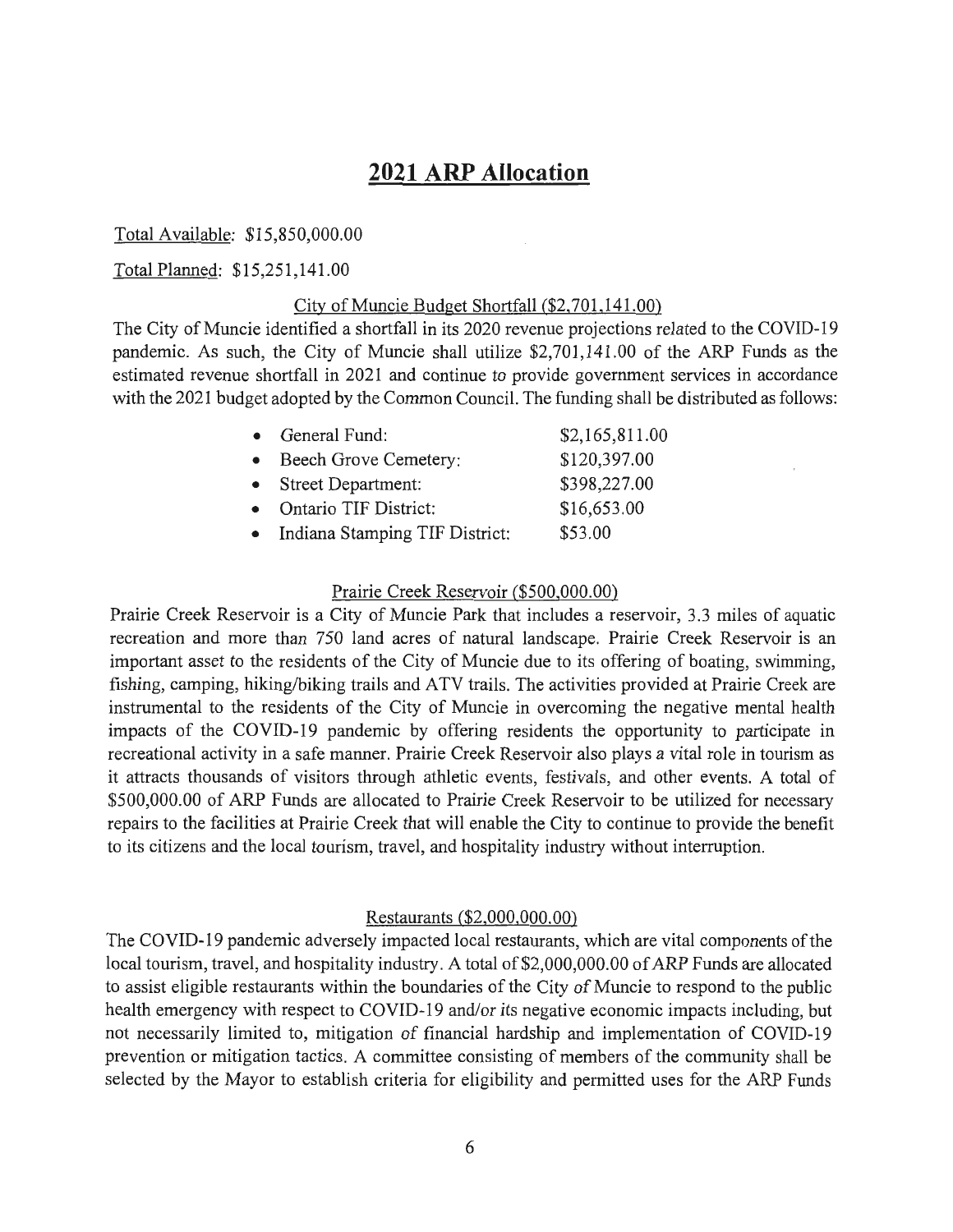allocated to the local restaurant industry based upon guidance provided by the Treasury Department.

#### Nonprofit Organizations (\$2,000,000.00)

The COVID-19 pandemic adversely impacted the local nonprofit community, which provide necessary services and resources to the citizens of the City of Muncie. The continued provision of services and resources provided by local nonprofit organizations is vital to the community's recovery from the COVID-19 pandemic, the negative health consequences of the pandemic and general well-being of the community. A total of \$2,000,000.00 of ARP Funds are allocated to certain nonprofit organizations within the boundaries of the City of Muncie to respond to the public health emergency with respect to COVID-19 and/or its negative economic impacts including, but not necessarily limited to, mitigation of financial hardship and implementation of COVID-19 prevention or mitigation tactics. A committee consisting of members of the community shall be selected by the President of the Common Council to establish criteria for eligibility and permitted uses for the ARP Funds based upon guidance provided by the Treasury Department.

#### Small Business/Tourism (\$2,000,000.00)

The COVID-19 pandemic adversely impacted small businesses and local tourism. A total of \$2,000,000.00 of ARP Funds are allocated to small businesses within the boundaries of the City of Muncie to respond to public health emergency with respect to COVID-19 and/or its negative economic impacts including, but not necessarily limited to, mitigation of financial hardship and implementation of COVID-19 prevention or mitigation tactics. A committee consisting of members of the community shall be selected by the Mayor to establish criteria for eligibility and permitted uses for the ARP Funds allocated for use by restaurants based upon guidance provided by the Treasury Department.

#### Horizon Convention Center (\$700,000.00)

The Horizon Convention Center is a central component of the City of Muncie and its tourism, travel, and hospitality industry. As a result of the COVID-19 pandemic, the Horizon Convention Center has suffered a substantial loss of revenue. As such, a total of \$700,000.00 of ARP Funds are allocated to the Horizon Convention Center to offset the substantial loss of income during the COVID-19 pandemic and stabilize its financial condition.

#### Courtyard by Marriot Muncie Hotel (\$3,750,000.00)

Courtyard by Marriott Muncie Hotel ("Courtyard") experienced  $-$  and continues to experience  $-$  a substantial loss of revenue due to the COVID-19 pandemic. The Courtyard is essential to the City of Muncie's economy and its tourism, travel, and hospitality industry. In addition, the Erskine Green Training Institute, in conjunction with the hotel, provides an important service to an at-risk population of the City of Muncie that is essential to the response to the COVID-19 pandemic. A total of \$3,750,000.00 of ARP Funds are allocated to the Courtyard by Marriot Muncie Hotel to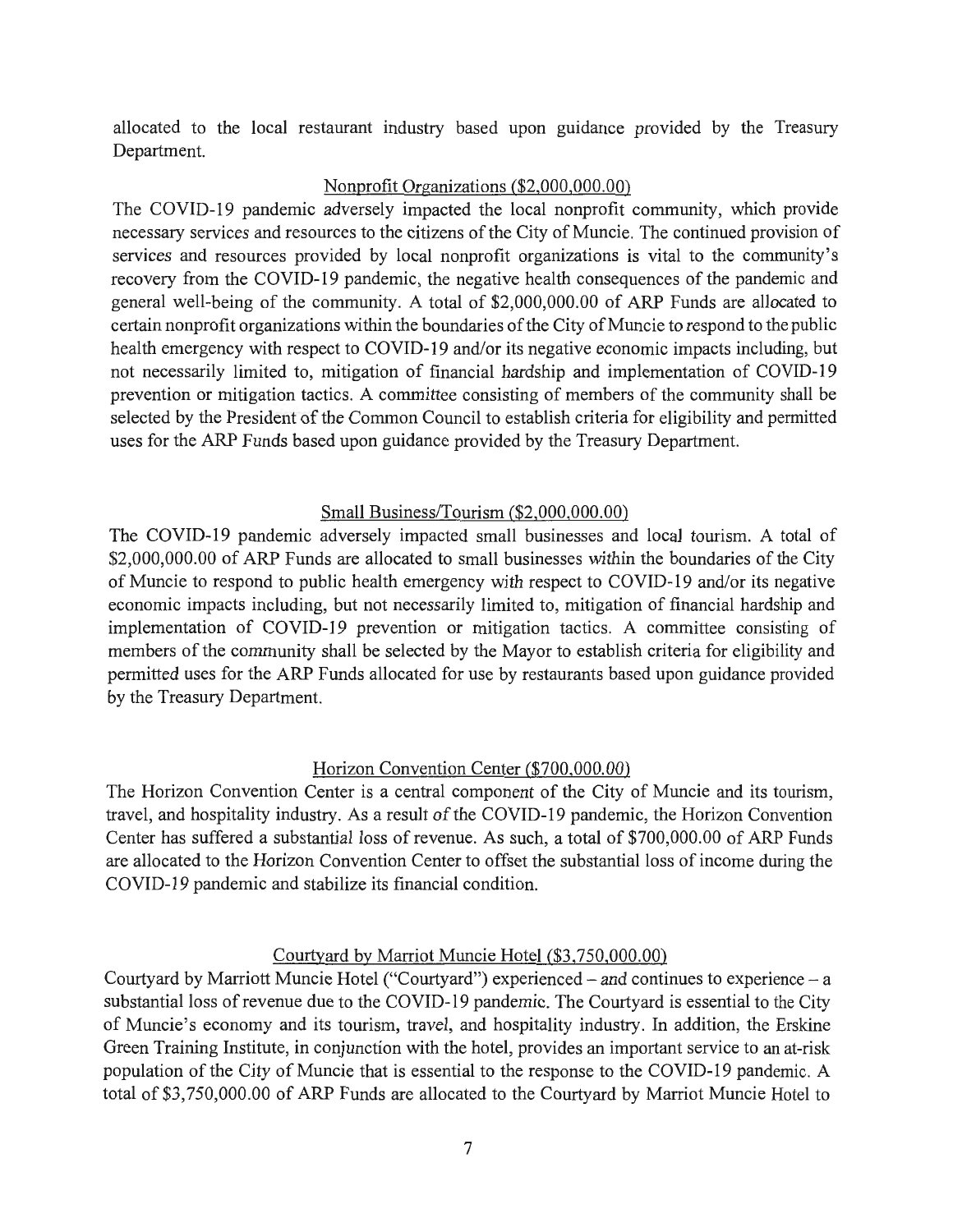respond to the public health emergency with respect to the COVID-19 pandemic and/or its negative economic impact including, but not necessarily limited to, mitigation of financial hardship and implementation of COVID-19 prevention or mitigation tactics and/or make necessary improvements to further support the City of Muncie's economy and its local tourism, travel, and hospitality industry.

#### Hotels (\$350,000.00)

The remaining hotels located within the City of Muncie likewise suffered a substantial loss of income due to the COVID-19 pandemic. These hotels also play a vital role in the local economy and tourism, travel, and hospitality industry. A total of \$350,000.00 of ARP Funds are allocated to other eligible hotels within the City of Muncie to respond to the public health emergency with respect to the COVID-19 pandemic and/or its negative economic impact including, but not necessarily limited to, mitigation of financial hardship and implementation of COVID-19 prevention or mitigation tactics. A committee consisting of members of the community shall be selected by the Mayor to establish criteria for eligibility and permitted uses for the ARP Funds allocated to other hotels, and the funds shall be used solely for the benefit of the local location of the hotel and not for the benefit of any affiliated hotel located outside the City of Muncie.

#### Ironman Muncie (\$100,000.00)

Ironman Muncie is a nationally recognized triathlon that attracts thousands of visitors to the City of Muncie and surrounding areas each year. The economic impact of Ironman Muncie on local restaurants, hotels and other small businesses is substantial. In addition, Ironman Muncie provides residents of the City of Muncie with the opportunity to participate in an event that improves physical and mental health. Unfortunately, the COVID-19 pandemic caused the 2020 event to be cancelled, which resulted in a substantial loss of income and other negative consequences to the Ironman event. A total of \$100,000.00 of ARP Funds are allocated for use by the City of Muncie to assist Ironman Muncie to respond to the public health emergency with respect to the COVID-19 pandemic and/or its negative economic impact and ensuring the City of Muncie can support a safe and successful Ironman Muncie in 2021 and beyond.

#### Public Art Beautification Projects (\$500,000.00)

The COVID-19 pandemic adversely impacted the local arts community and caused economic harm to local individual artists. In addition, the COVID-19 pandemic caused substantial negative impacts to the mental of health and well-being of the residents of the City of Muncie. Many studies have found that public art is beneficial to mental health by relieving stress, bringing communities together and promoting conversations about mental health. A total of \$500,000.00 of ARP Funds are allocated for public art beautification projects to respond to the mental health impact of the COVID-19 pandemic, assist local artists in recovering from the negative economic impact of the COVID-19 pandemic, and provide aid to the local tourism industry by further beautifying the City of Muncie with the work of local artists.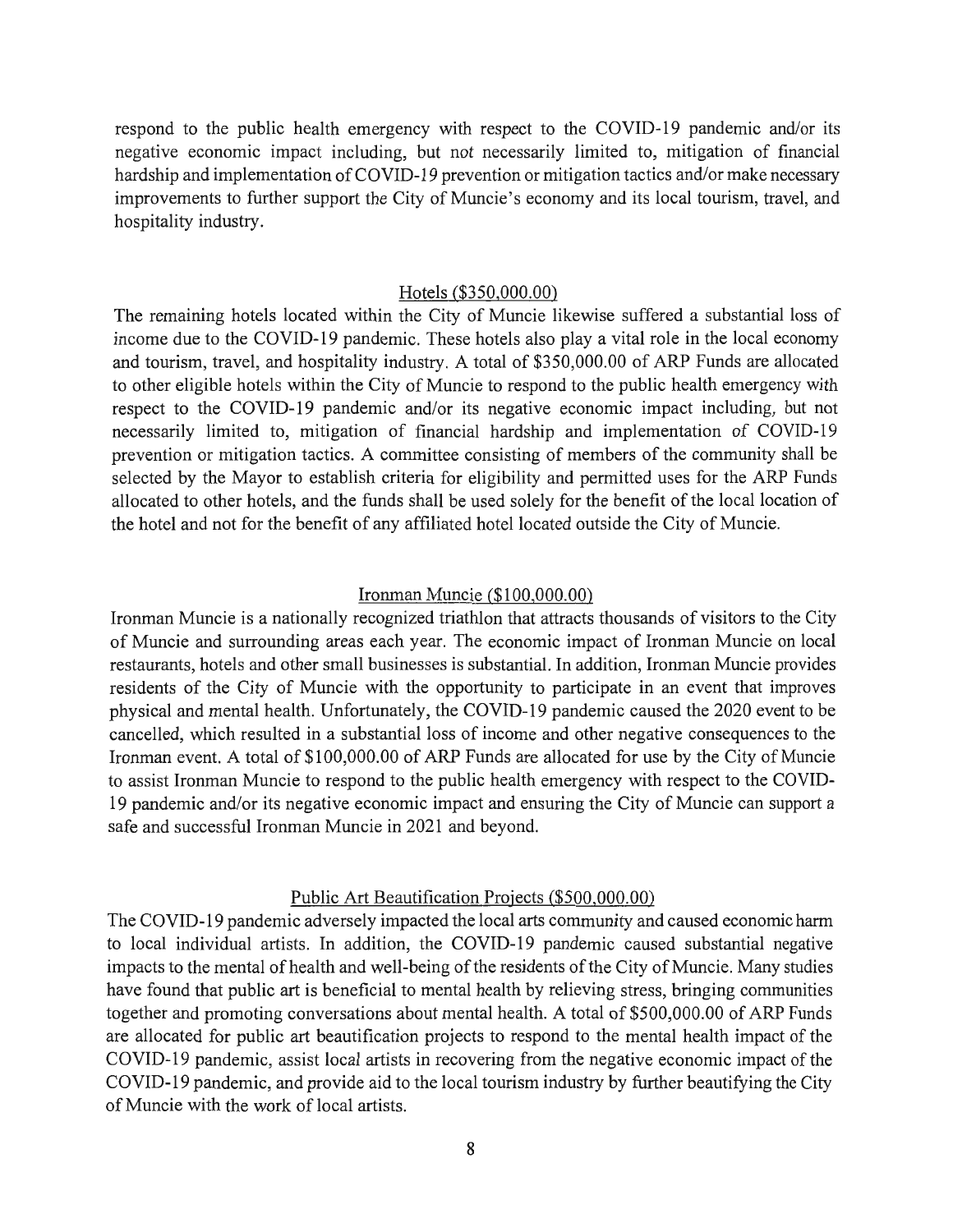#### Madjax and Village Promenade (\$650,000.00)

The COVID-19 pandemic adversely impacted two specific local organizations that were particularly impacted by the COVID-19 pandemic and the closures and stay-at-home orders that followed. As such, a total of \$650,000.00 of ARP Funds are allocated to Madjax Muncie and Village Promenade to respond to the public health emergency with respect to the COVID-19 pandemic and/or its negative economic impact including, but not necessarily limited to, mitigation of financial hardship and implementation of COVID-19 prevention or mitigation tactics.

### **2022-2024 Allocation**

Total Available: \$15,850,000.00 + \$598,859.00 remaining from 2021 = \$16,448,859.00

Total Planned: \$16,448,859.00

#### 2022 City of Muncie Budget Shortfall (\$3,848,859.00)

Currently, it is unknown what impact, if any, the COVID-19 pandemic will have on the City of Muncie's revenue in 2022 and 2023. A total of \$1,924,429.50 of ARP Funds are allocated for potential budgetary shortfalls in the 2022 City of Muncie budget, and a total of \$1,924,429.50 of ARP Funds are allocated for potential budgetary shortfalls in the 2023 City of Muncie budget. In the event the COVID-19 pandemic does not impact the 2022 City of Muncie budget or 2023 City of Muncie budget to the extent of ARP Funds allocated, this Plan will be amended to allocate the remaining ARP Funds to another purpose permitted by the ARP.

#### Infrastructure Projects (\$7,000,000.00)

Investment in the City of Muncie's infrastructure is essential to the long-term stability of the community, economic development and the tourism, travel, and hospitality industry. A total of \$7,000,000.00 is allocated for infrastructure projects within the City of Muncie as permitted by the ARP and federal guidance issued by the Treasury Department.

#### Neighborhood Assistance (\$1 ,000,000.00)

Investment in the City of Muncie's neighborhoods is essential to the community's recovery from the public health emergency in relation to the COVID-19 pandemic and its negative economic impact. A total of \$1,000,000.00 of ARP Funds are allocated in 2022 for eligible neighborhood associations for use in responding to the negative economic impacts of the COVID-19 pandemic and promoting a neighborhood environment that is conducive to the physical and mental wellness of the residents. The funds allocated to eligible neighborhood associations shall be used to provide financial assistance to households, home repairs and/or provide support for projects that support the physical and mental health of the neighborhood's residents. A committee consisting of members of the community shall be selected by the President of the Common Council to establish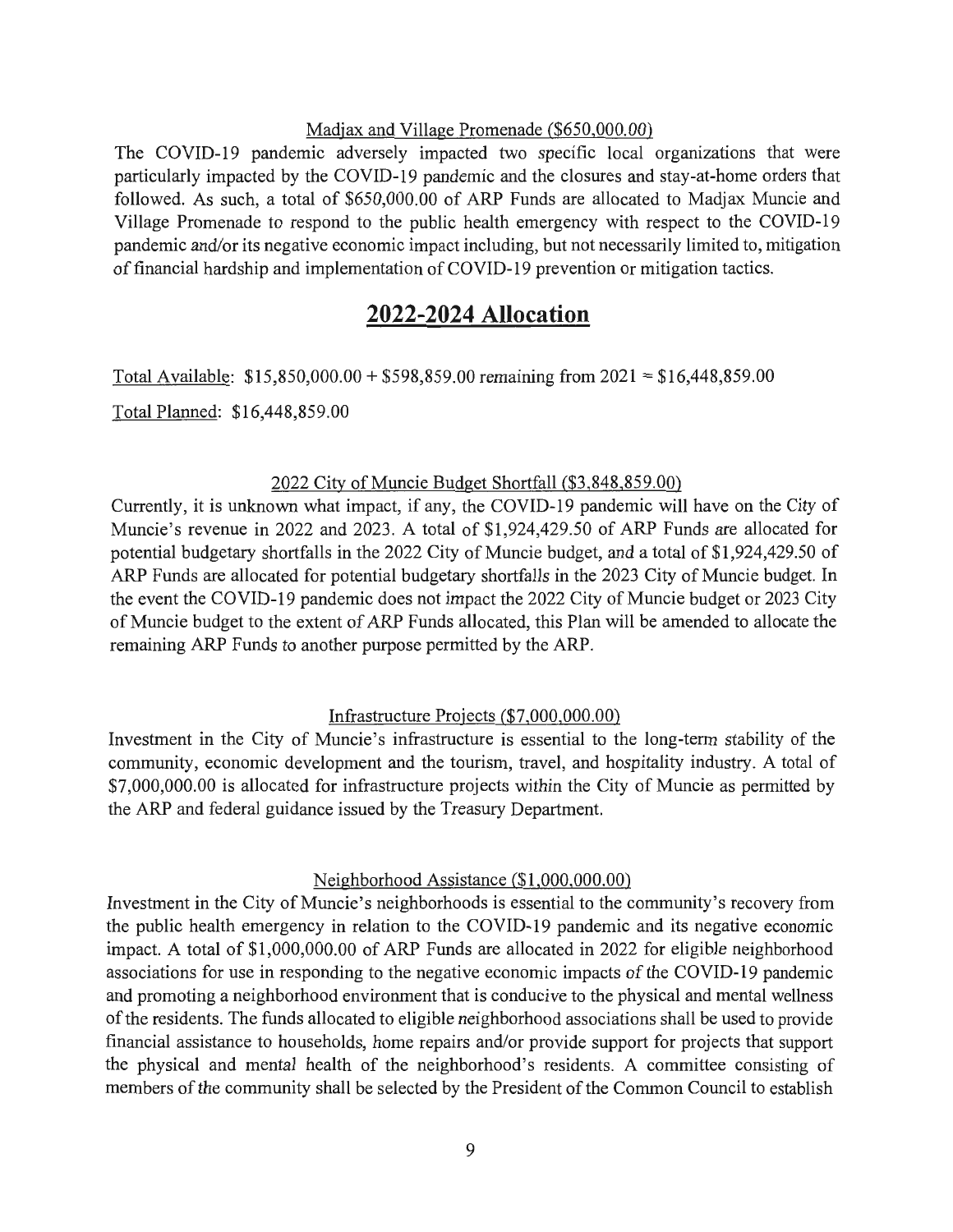criteria for eligibility and permitted uses for the ARP Funds allocated to the neighborhood associations.

Projects to Aid Tourism, Travel and Hospitality and Support Health and Wellness (\$900,000.00) For the local tourism, travel, and hospitality industry to fully recover from the negative economic impact of the COVID-19 pandemic and establish long-term sustainability, it is important to create more opportunities for the community to attract visitors that will support local restaurants, hotels, and small businesses that were negatively impacted. In addition, providing activities for residents of the City of Muncie that promote recreation, physical activity and socialization is essential to address the negative social, emotional, and mental health impacts of the COVID-19 pandemic  $$ particularly the impact on children. As such, a total of \$900,000.00 of ARP Funds are allocated for the following projects:

- \$300,000.00 to support the development of a private skatepark;
- \$100,000.00 for the development of Tillotson Park;
- \$500,000.00 for the construction of splash pads and waterplay structures in neighborhood parks.

#### Madjax and Village Promenade (\$1,700,000.00)

Another \$1,700,000.00 of ARP Funds are allocated to the Madjax Muncie and Village Promenade projects to respond to the public health emergency with respect to the COVID-19 pandemic and/or its negative economic impact including, but not necessarily limited to, mitigation of financial hardship and implementation of COVID-19 prevention or mitigation tactics. These funds shall be distributed as follows:

- $\bullet$  2022 \$650,000.00
- $\bullet$  2023 \$650,000.00
- $\bullet$  2024 \$400,000,00

#### Substance Abuse & Behavioral Health Treatment (\$2,000,000.00)

The COVID-19 pandemic exacerbated the behavioral health needs of the City of Muncie – particularly substance abuse. According to the Department of the Treasury, the rates of substance misuse and overdose deaths increased considerably during the COVID-19 pandemic. A total of \$2,000,000.00 of ARP Funds are allocated to provide substance abuse treatment and/or other behavioral health services to the residents of the City of Muncie including, but not necessarily limited to, support for the development of an inpatient substance abuse treatment and rehabilitation center.